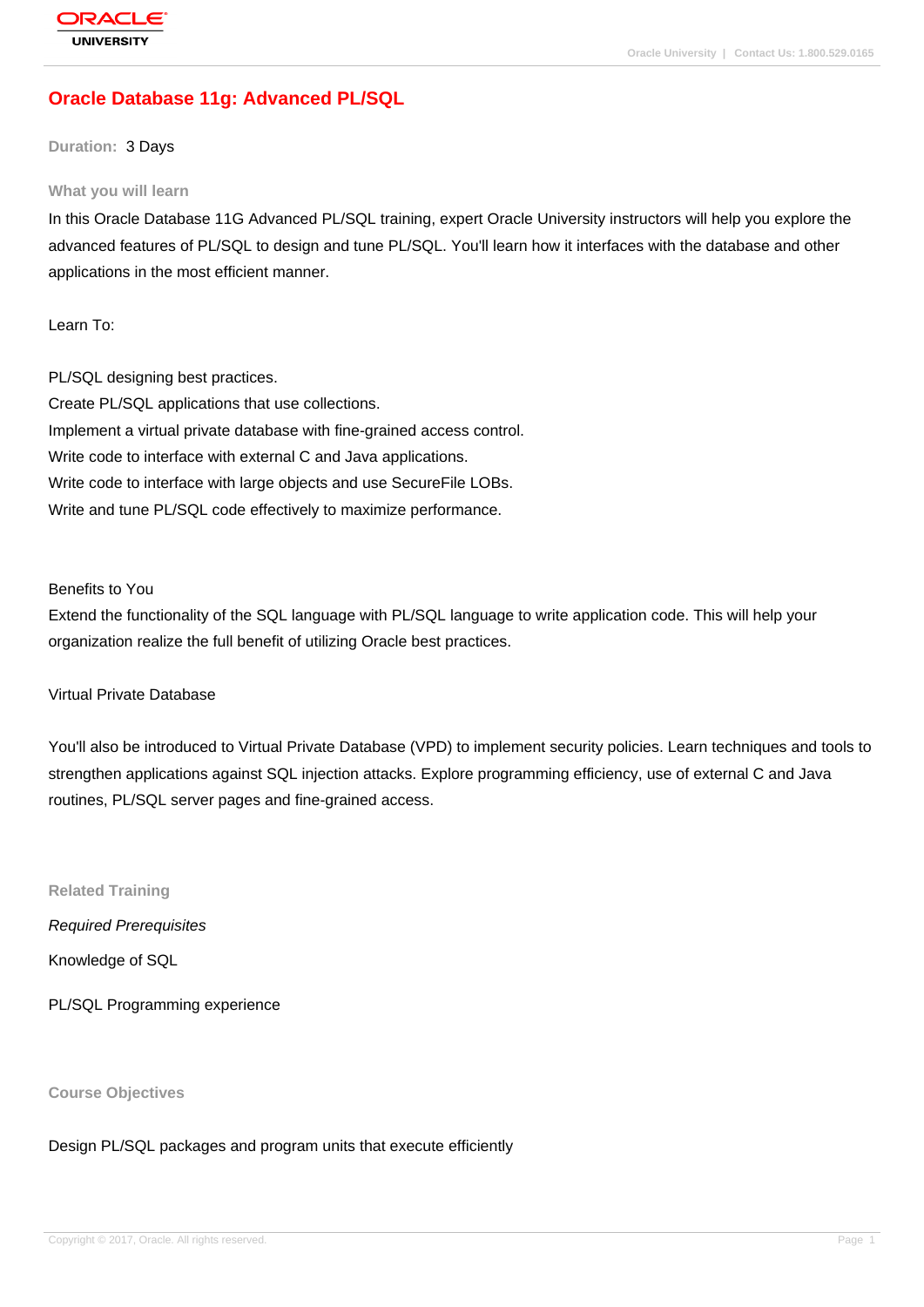Write code to interface with external applications and the operating system

Create PL/SQL applications that use collections

Write and tune PL/SQL code effectively to maximize performance

Implement a virtual private database with fine-grained access control

Write code to interface with large objects and use SecureFile LOBs

**Course Topics**

#### **Introduction**

Course objectives Course agenda Tables and data used for this course Overview of the development environments: SQL Developer, SQL Plus

#### **PL/SQL Programming Concepts Review**

Identify PL/SQL block structure Create procedures Create functions List restrictions and guidelines on calling functions from SQL expressions Create packages Review of implicit and explicit cursors List exception syntax Identify the Oracle supplied packages

#### **Designing PL/SQL Code**

Describe the predefined data types Create subtypes based on existing types for an application List the different guidelines for cursor design Cursor variables

## **Using Collections**

Overview of collections Use Associative arrays Use Nested tables Use VARRAYs Compare nested tables and VARRAYs Write PL/SQL programs that use collections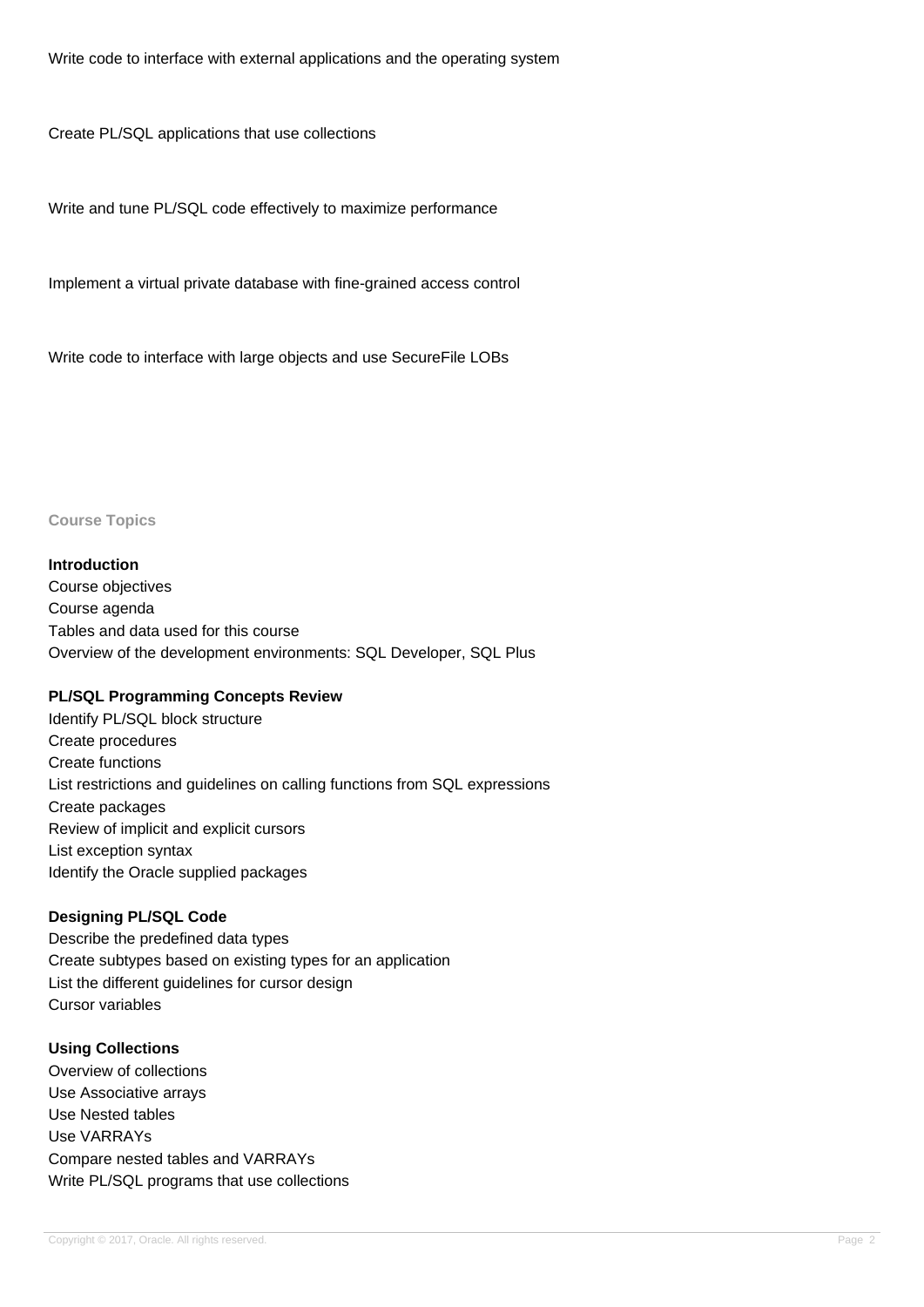Use Collections effectively

#### **Manipulating Large Objects**

Describe a LOB object Use BFILEs Use DBMS\_LOB.READ and DBMS\_LOB.WRITE to manipulate LOBs Create a temporary LOB programmatically with the DBMS\_LOB package Introduction to SecureFile LOBs Use SecureFile LOBs to store documents Convert BasicFile LOBs to SecureFile LOB format Enable reduplication and compression

### **Using Advanced Interface Methods**

Calling External Procedures from PL/SQL Benefits of External Procedures C advanced interface methods Java advanced interface methods

### **Performance and Tuning**

Understand and influence the compiler Tune PL/SQL code Enable intra unit inlining Identify and tune memory issues Recognize network issues

### **Improving Performance with Caching**

Describe result caching Use SQL query result cache PL/SQL function cache Review PL/SQL function cache considerations

#### **Analyzing PL/SQL Code**

Finding Coding Information Using DBMS\_DESCRIBE Using ALL\_ARGUMENTS Using DBMS\_UTILITY.FORMAT\_CALL\_STACK Collecting PL/Scope Data The USER/ALL/DBA\_IDENTIFIERS Catalog View DBMS\_METADATA Package

## **Profiling and Tracing PL/SQL Code**

Tracing PL/SQL Execution Tracing PL/SQL: Steps

## **Implementing VPD with Fine-Grained Access Control**

Understand how fine-grained access control works overall Describe the features of fine-grained access control Describe an application context Create an application context Set an application context List the DBMS\_RLS procedures Implement a policy